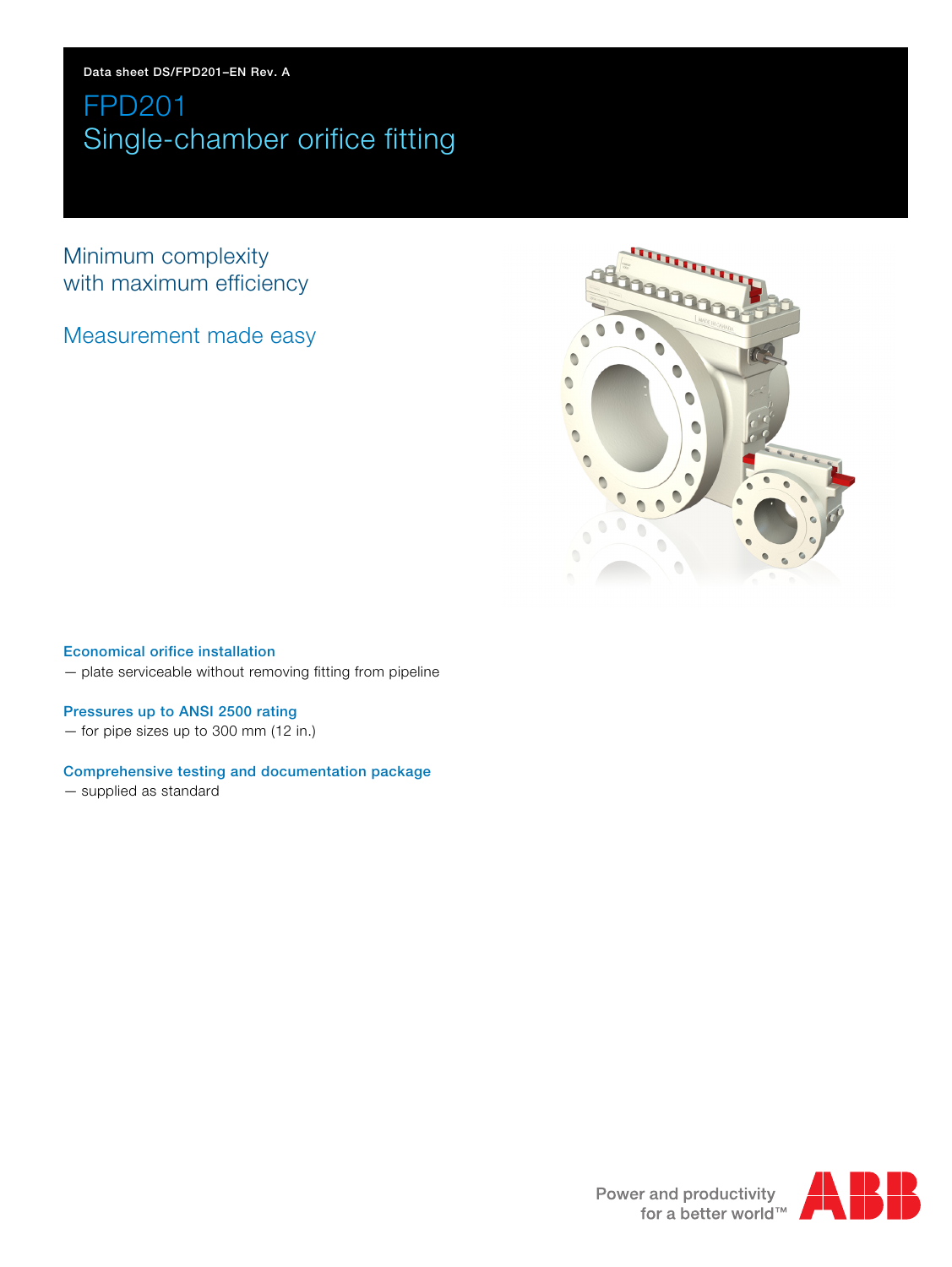# FPD201 Single-chamber orifice fitting

## **Introduction**

ABB's FPD201 Single-chamber orifice fittings are proven systems for safely and quickly inspecting and changing orifice plates.

Orifice meters used in the Oil & Gas industry are typically of either the single chamber or dual chamber design. Single-chamber orifice fittings have an orifice plate that can be replaced without removing the fitting from the pipeline. However, before the plate can be withdrawn, the flow must be stopped and the pipeline vented.

Each product has been fully FEA (Finite Element Analysis) tested at the design stage, ensuring maximum safety to the user and the system. The FPD220 has undergone a series of rigorous test cycles ensuring the repeatability of the seals and equipment. During product assembly, each product is fully pressure-tested to satisfy industry safety and European pressure guidelines. Units are designed and manufactured in compliance with ASME 16.34 and ASME 16.5, ASTM specifications, yAGA-3 Latest Edition and ISO-5167.



Fig. 1: Key operating parts – 2 to 6 in. models



Fig. 2: Key operating parts – 8to 24 in. models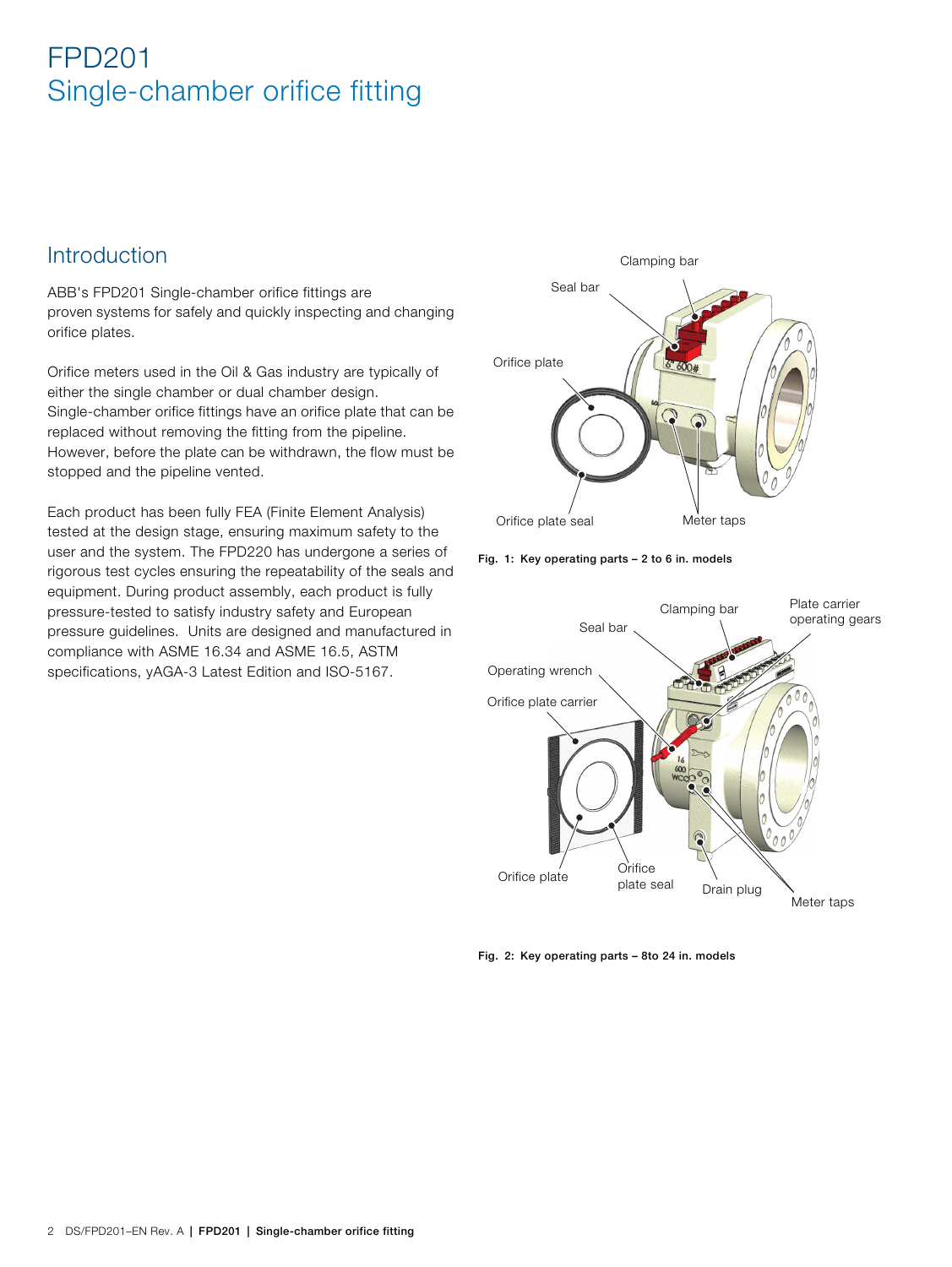## **Specification**

## Body configuration

- Flange x flange
- Flange x weld
- Weld x weld

Flanges to FF, RF and RTJ are available in the following formats:

- ANSI 16.5 or 16.47
- Techlok & SPO
- Grayloc®
- $-$  API 6A
- or to specific client specification

## Design codes

- NACE MR-01-75
- ASME B31.1 Power Piping
- ASME B31.3 Liquid Petroleum Transportation Piping Systems
- PED 97/23/EC Pressure Equipment Directive

### Measurement standards

- ISO 5167
- API MPMS 14.3.2 (AGA Report No. 3)

## Standard materials of construction

### Body casting

- ASTM A216 WCB, WCC
- ASTM A352 LCC
- ASTM A351 CF8M
- ASTM A995 Gr.4A, Gr.6A
- Other materials are available on request

### Internal components

- Stainless steel 316 / 316L
- Stainless steel A351 CF8M
- Carbon steel AISI430

### Pressure tappings

- $-$  1 or 2 sets per side;  $\frac{1}{2}$  in. NPT female
- Flanged end pressure tappings available to suit ANSI rating of meter

## External bolting

- ASTM A194 Gr.4 (Zinc coated)
- ASTM A320 L7 (Zinc coated)
- Other materials are available on request, including optional coatings such as PTFE, Xylan and Xylar

## Seals

## Seal bar

HNBR O-ring (standard); gasket (optional)

### Shafts (8 in. [DN200] and larger only) PTFE packing (standard); HNBR O-ring (optional)

## Orifice plate

- Type 'K' 2000 edition formed HNBR seal on a 316 SS retainer ring
- Dual ring HNBR O-rings standard on a 316 SS retainer ring
- PTFE snap seal two-piece virgin PTFE assembly

## Orifice plates

Industry-standard orifice plate thicknesses as per the guidelines set out within ISO 5167 and API 14.3.

## Maximizing performance

To ensure absolute metering accuracy, it is recommended that industry practice is followed and meter tubes are purchased and manufactured to complement the orifice fitting. This ensures concentricity between the pipe and the fitting and eliminates uncertainties associated with misalignment.

ABB can supply the following items for a complete metering solution:

- orifice fitting with meter tube including straightening vane / profiler
- DP transmitters and process transmitters
- flow computer and enclosure
- spare parts for service and commissioning
- product service training

### Temperature rating

–29 to 38 °C (–20 to 100 °F) standard –40 to 649 °C (–40 to 1200 °F) option

### Pressure rating

| Size in. (mm)      | ANSI pressure class (fully-rated) |
|--------------------|-----------------------------------|
| 2 (50) to 24 (600) | 150, 300, 600, 900, 1500          |

Note. 600, 900 and 1500 flanges are available as RF or RTJ. 150 and 300 flanges are available as RF only.

## Acknowledgements

Grayloc is a registered trademark of Grayloc Products LLC